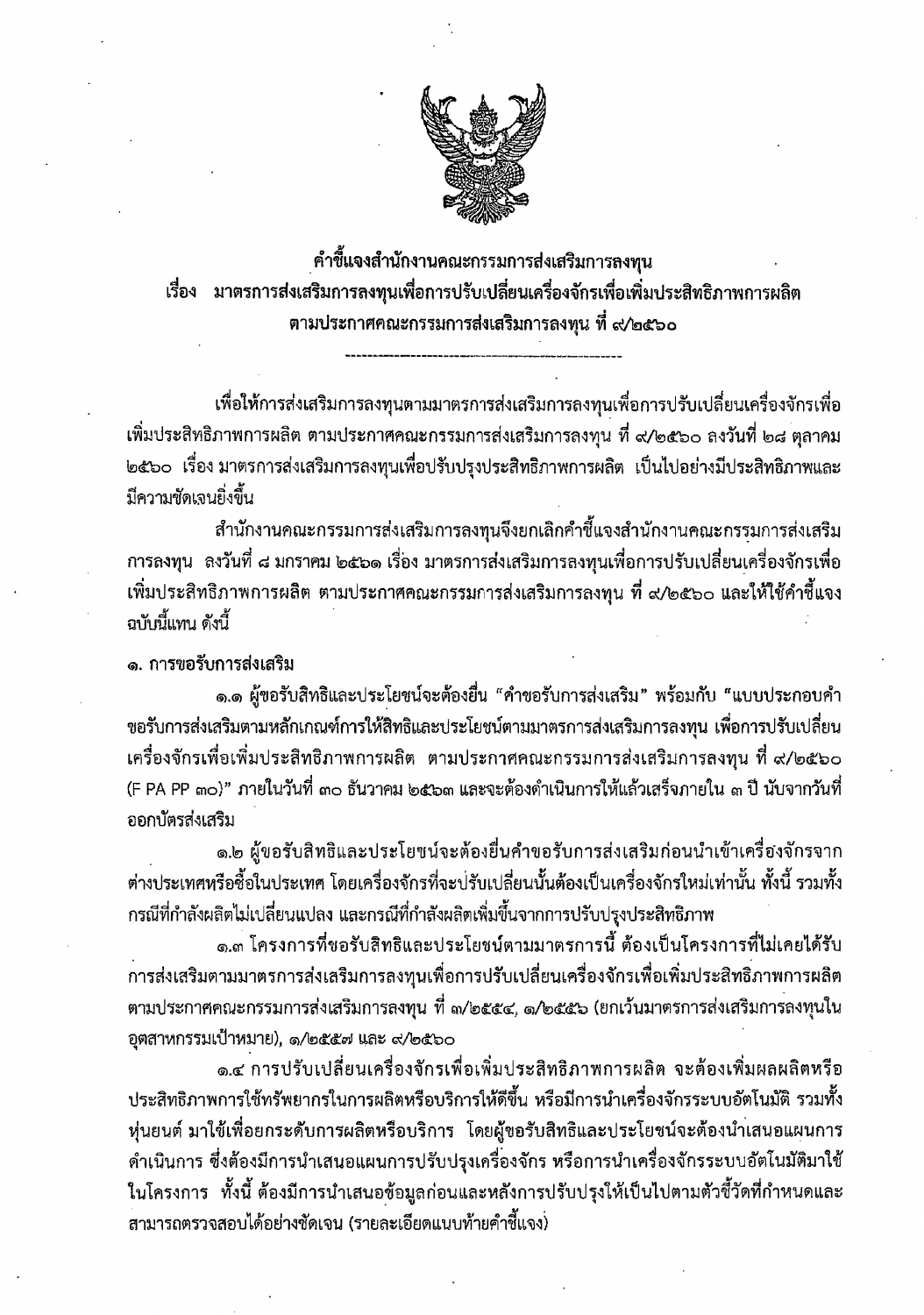๑.๕ กรณีที่ผู้ขอรับสิทธิและประโยชน์ประสงค์จะเปลี่ยนแปลงหรือแก้ไขแผนการดำเนินงาน ในสาระสำคัญที่ได้รับความเห็นชอบแล้ว จะต้องยื่นขอแก้ไขโครงการเพื่อให้สำนักงานพิจารณาให้ความเห็นขอบ ก่อนนำเข้าเครื่องจักรจากต่างประเทศหรือซื้อในประเทศ

ึด.อ มูลค่าเงินลงทุนที่ใช้ในการคำนวณภาษีเงินได้นิติบุคคลที่จะได้รับยกเว้น ให้คำนวณจาก ้ค่าเครื่องจักร โดยหมายถึง ค่าเครื่องจักรที่ใช้ในการเพิ่มประสิทธิภาพการผลิต โดยให้รวมถึงค่าใช้จ่ายต่าง ๆ ้เกี่ยวกับเครื่องจักรที่เกิดขึ้นจนกว่าเครื่องจักรจะพร้อมใช้งานตามหลักการบัญชีที่รับรองโดยทั่วไป เช่น ้ค่าออกแบบทางวิศวกรรม ค่าขนส่ง ค่าติดตั้ง ค่าทดลองเครื่อง เป็นต้น แต่ไม่รวมค่าบริการบำรุงรักษาเครื่องจักร ทั้งนี้ ค่าเครื่องจักรให้รวมค่าเช่าที่มีสัญญาเช่ามากกว่า ๑ ปี

#### ๒. ขอบข่ายและสิทธิประโยชน์

การปรับเปลี่ยนเครื่องจักรเพื่อเพิ่มประสิทธิภาพการผลิต แต่ไม่รวมการปรับเปลี่ยนอะไหล่/วัสดุ ้สิ้นเปลือง เนื่องจากการเสื่อมสภาพของเครื่องจักร โดยแบ่งออกเป็น ๒ กรณี ซึ่งจะมีความแตกต่างของเงื่อนไข และสิทธิและประโยชน์ ดังนี้

# ๒.๑ กรณีการปรับเปลี่ยนเครื่องจักรโดยใช้ระบบอัตโนมัติ

จะต้องมีการปรับเปลี่ยนหรือติดตั้งเครื่องจักรระบบอัตโนมัติเพิ่มเติมเพื่อปรับปรุงประสิทธิภาพ การผลิตหรือบริการ โดยจะต้องมีการนำระบบอัตโนมัติ (Automation System) เข้ามาช่วยในการทำงานทั้งหมด หรือบางขั้นตอน เช่น การใช้เซลล์การผลิตแบบอัตโนมัติ เป็นต้น (สำหรับกรณีกลุ่ม B จะไม่รวมการนำเครื่องจักร ้อัตโนมัติเข้ามาใช้เป็นรายเครื่อง) เพื่อให้สามารถทำงานได้อย่างมีประสิทธิภาพมากขึ้น ตามตัวขี้วัดที่กำหนด เช่น

> - การติดตั้งเครื่องจักรที่ช่วยในการควบคุมหรือการทำงานในบางขั้นตอน เพื่อให้ สามารถควบคุมการทำงานบางประเภท เช่น ระบบขนย้ายสินค้าอัตโนมัติภายในคลังสินค้า ระบบการบรรจุสินค้าลงหีบห่อ ระบบการเตรียมวัตถุดิบ ระบบไซโลอัตโนมัติ เป็นต้น ์ ซึ่งจะมีผลทำให้สายการผลิตหรือบริการมีประสิทธิภาพเพิ่มขึ้น

> - การติดตั้งระบบเครื่องจักรอัตโนมัติที่ใช้ควบคุมหรือทำงานในทุกขั้นตอน โดยเฉพาะ ์ ขั้นตอนที่ต้องอาศัยความละเอียดหรือคุณภาพงานที่สูง หรือขั้นตอนที่ไม่เหมาะกับการใช้ แรงงาน โดยจะให้คนงานมีหน้าที่ออกคำสั่ง ดูแล รักษาระบบเครื่องเท่านั้น เช่น การติดตั้ง หุ่นยนต์ทำความสะอาดเตาเผา ชุดป้อนวัตถุดิบอัตโนมัติ (Autoloader) การติดเครื่อง X-ray ที่สายการผลิต ระบบวางแผนและควบคุมการผลิต (รวมทั้ง Hardware และ Software) เป็นต้น

ิ ๒.๑.๑ คุณสมบัติของผู้ได้รับการส่งเสริม

กิจการที่ขอรับการส่งเสริม จะต้องเป็นไปตามข้อ ๓.๑-๓.๔ ของประกาศ คณะกรรมการส่งเสริมการลงทุน ที่ ๙/๒๕๖๐ ลงวันที่ ๒๘ ตุลาคม ๒๕๖๐ โดยเป็นประเภท ้กิจการที่คณะกรรมการส่งเสริมการลงทุนประกาศให้การส่งเสริมการลงทุนที่ใช้บังคับอยู่ ในขณะที่ยื่นขอรับการส่งเสริม ยกเว้นประเภทกิจการ ตามข้อ ๑.๒ ของประกาศสำนักงาน คณะกรรมการส่งเสริมการลงทุนที่ ป. ๔/๒๕๖๐ ลงวันที่ ๒๑ ธันวาคม ๒๕๖๐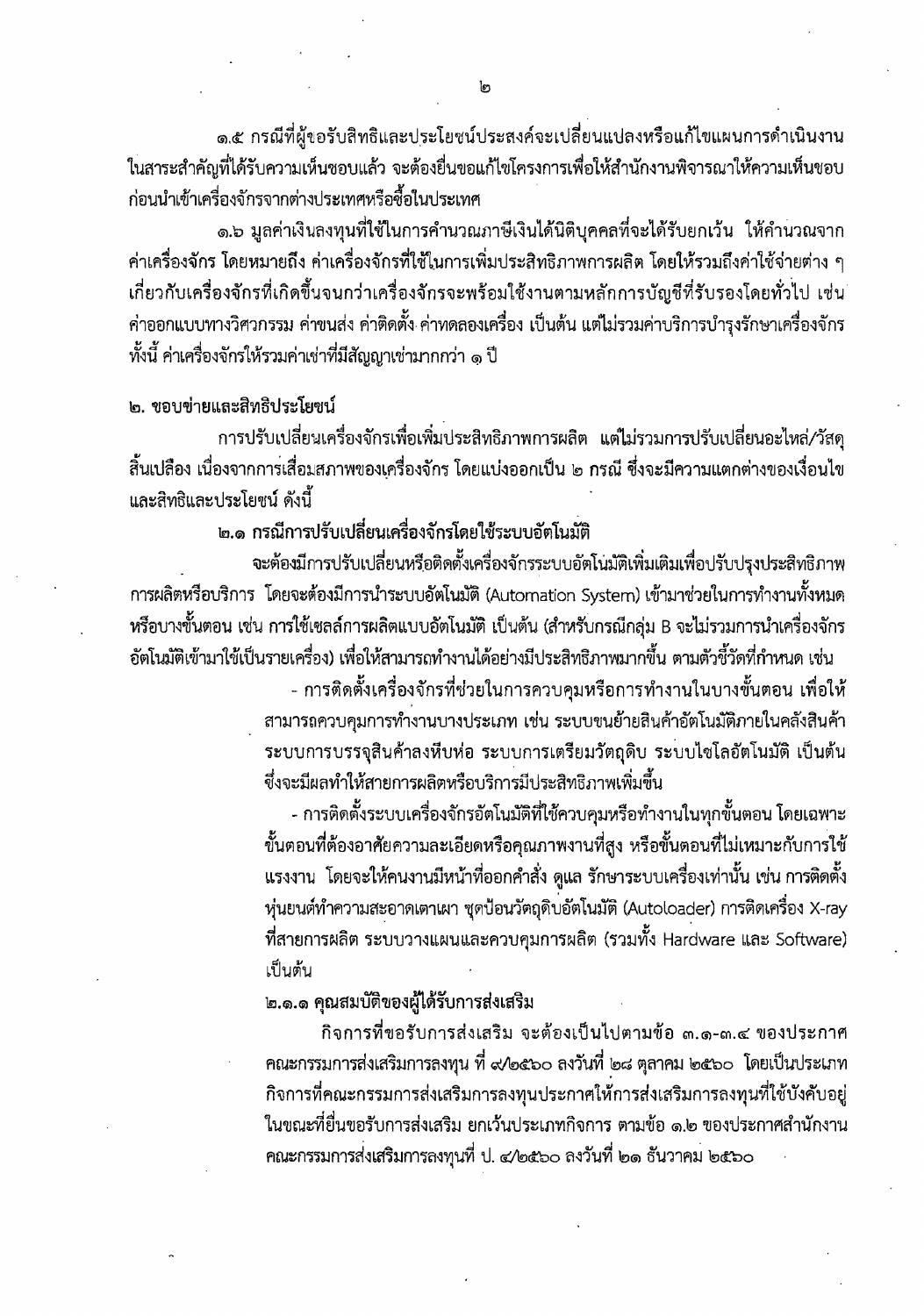### ๒.๑.๒ สิทธิและประโยชน์ที่จะได้รับ

- (๑) ให้ได้รับการยกเว้นอากรขาเข้าสำหรับเครื่องจักร
- (๒) ให้ได้รับยกเว้นภาษีเงินได้นิติบุคคลจากรายได้ของกิจการที่ดำเนินการอยู่เดิม โดยแบ่งเป็น ๒ กรณี ดังนี้
	- (๒.๑) กรณีมีการใช้เครื่องจักรที่มีการเชื่อมโยงหรือสนับสนุนอุตสาหกรรม การผลิตเครื่องจักรระบบอัตโนมัติในประเทศ ไม่น้อยกว่าร้อยละ ๓๐ ของมูลค่าเครื่องจักรที่มีการปรับเปลี่ยน ให้ได้รับยกเว้นภาษีเงินได้ นิติบุคคลเป็นระยะเวลา ๓ ปี เป็นสัดส่วนร้อยละ ๑๐๐ ของเงินลงทุน โดยไม่รวมค่าที่ดินและทุนหมุนเวียนในการปรับปรุง
	- (๒.๒) กรณีมีการใช้เครื่องจักรที่มีการเชื่อมโยงหรือสนับสนุนอุตสาหกรรม การผลิตเครื่องจักรระบบอัตโนมัติในประเทศ น้อยกว่าร้อยละ ๓๐ ของมูลค่าเครื่องจักรที่มีการปรับเปลี่ยน ให้ได้รับยกเว้นภาษีเงินได้นิติ บุคคลเป็นระยะเวลา ๓ ปี เป็นสัดส่วนร้อยละ ๕๐ ของเงินลงทุน โดยไม่รวมค่าที่ดินและทุนหมุนเวียนในการปรับปรุง

ทั้งนี้ วิธีการคำนวณมูลค่าเครื่องจักรที่มีการเชื่อมโยงหรือสนับสนุน อุตสาหกรรมการผลิตเครื่องจักรระบบอัตโนมัติในประเทศ ให้นับเฉพาะเงินลงทุน ตามข้อ ๑.๖ ที่เกิดขึ้นในประเทศ โดยพิจารณาจากแหล่งที่มาของเครื่องจักรและ อุปกรณ์ รวมถึงการบริการที่เกี่ยวข้อง และหลักฐานการจ่ายเงินที่เกิดขึ้นในประเทศ

# ๒.๒ กรณีการปรับเปลี่ยนเครื่องจักรที่ไม่ใช่เครื่องจักรระบบอัตโนมัติเพื่อปรับปรุงประสิทธิภาพ

- (๑) การนำเทคโนโลยีใหม่ที่ไม่ใช่เครื่องจักรระบบอัตโนมัติเข้ามาใช้ในการผลิตเพื่อปรับปรุง ประสิทธิภาพ ให้รวมถึงการนำระบบด้านดิจิทัลมาใช้ในกิจการเพื่อยกระดับการบริหาร จัดการ เช่น การติดตั้งอุปกรณ์ตรวจวัดข้อมูลพร้อมระบบการจัดเก็บข้อมูลในรูปแบบ ดิจิทัล การติดตั้งระบบการวิเคราะห์ข้อมูลเพื่อใช้ประโยชน์ในการควบคุมหรือบริหาร จัดการการผลิตหรือการบริการ และการนำ Internet of Things มาใช้ในการควบคุม หรือบริหารจัดการ เป็นต้น
- (๒) การใช้เครื่องรุ่นใหม่ของเทคโนโลยีการผลิตลักษณะเดิม/สายการผลิตเดิม ผลการ ดำเนินการจะต้องเป็นไปตามตัวชี้วัดที่กำหนด
- (๓) การปรับเปลี่ยนเครื่องจักรเพื่อปรับปรุงคุณภาพของผลิตภัณฑ์ที่ผลิตอยู่เดิมจะต้อง เป็นไปตามตัวซี้วัดที่กำหนดและสามารถตรวจสอบได้อย่างชัดเจน

#### ๒.๒.๑ คุณสมบัติของผู้ได้รับการส่งเสริม

กิจการที่ขอรับการส่งเสริม จะต้องเป็นไปตามข้อ ๓.๑-๓.๔ ตามประกาศ คณะกรรมการส่งเสริมการลงทุน ที่ ๙/๒๕๖๐ ลงวันที่ ๒๘ ตุลาคม ๒๕๖๐ โดยเป็น ประเภทกิจการที่คณะกรรมการส่งเสริมการลงทุนประกาศให้การส่งเสริมการลงทุน ้ที่ใช้บังคับอยู่ ในขณะที่ยื่นขอรับการส่งเสริม และเป็นกิจการที่อยู่ในข่ายได้รับสิทธิ และประโยชน์ยกเว้นภาษีเงินได้นิติบุคคล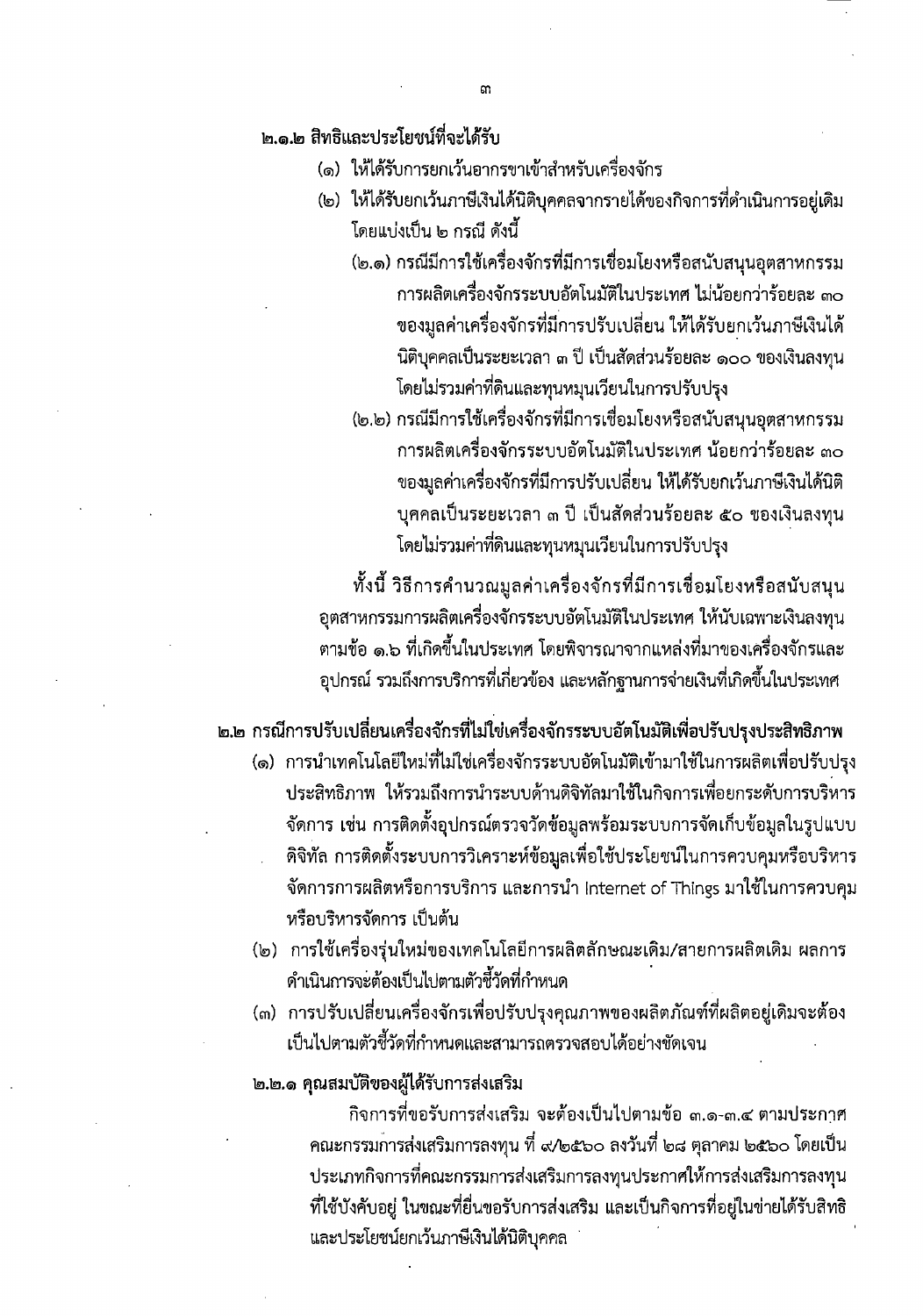### ๒.๒.๒ สิทธิและประโยชน์ที่จะได้รับ

(๑) ให้ได้รับการยกเว้นอากรขาเข้าสำหรับเครื่องจักร

(๒) ให้ได้รับยกเว้นภาษีเงินได้นิติบุคคลเป็นระยะเวลา ๓ ปี เป็นสัดส่วนร้อยละ ๕๐ ของเงินลงทุนโดยไม่รวมค่าที่ดินและทุนหมุนเวียนในการปรับปรุง ทั้งนี้ ให้ได้รับยกเว้นภาษีเงินได้นิติบุคคลจากรายได้ของกิจการที่ดำเนินการอยู่เดิม

### .๓. แนวทางการใช้สิทธิและประโยชน์ยกเว้นภาษีเงินได้นิติบุคคล

๓.๑ รายได้ที่ได้รับยกเว้นภาษีเงินได้นิติบุคคล จะต้องเป็นรายได้ที่เกิดขึ้นภายหลังได้รับบัตรส่งเสริม โดยให้เริ่มนับถัดจากวันที่ออกบัตรส่งเสริม

.๓.๒ การใช้สิทธิและประโยชน์ยกเว้นภาษีเงินได้นิติบุคคล จะต้องใช้จากกำไรสุทธิทั้งจำนวนที่ เกิดขึ้นจากโครงการนั้นในแต่ละรอบบัญชีเท่านั้น โดยไม่ให้แบ่งใช้เพียงบางส่วน

.๓.๓ กรณีปีใด ผู้ได้รับการส่งเสริมมีกำไรสุทธิและชำระภาษีเงินได้นิติบุคคลไป โดยไม่ประสงค์ขอ ใช้สิทธิและประโยชน์ยกเว้นภาษีเงินได้นิติบุคคล จำนวนภาษีเงินได้นิติบุคคลดังกล่าวที่ชำระไปแล้วนั้น จะไม่ถูก นำมาหักออกจากมูลค่าภาษีเงินได้นิติบุคคลที่ได้รับการยกเว้นตามที่ระบุไว้ในบัตรส่งเสริม แต่ระยะเวลาการ ได้รับยกเว้นภาษีเงินได้นิติบุคคลจะนับต่อเนื่อง

.๓.๔ การนับมูลค่าเงินลงทุนตามโครงการเพื่อใช้ในการคำนวณมูลค่าภาษีเงินได้นิติบุคคลที่จะ ได้รับยกเว้นแยกพิจารณาเป็น ๒ กรณีดังนี้

- <u>- กรณียื่นคำขอเปิดดำเนินการภายใน ๓ ปี นับตั้งแต่วันที่ออกบัตรส่งเสริม</u>: ให้นับมูลค่าเงิน ลงทุนตั้งแต่วันที่ยื่นคำขอรับการส่งเสริมจนถึงวันที่ยื่นคำขอเปิดดำเนินการ
- <u>- กรณียื่นคำขอเปิดดำเนินการภายหลัง ๓ ปี นับตั้งแต่วันที่ออกบัตรส่งเสริม</u>: ให้นับมูลค่า เงินลงทุนตั้งแต่วันที่ยื่นคำขอรับการส่งเสริมถึงวันที่ครบกำหนด ๓ ปี นับตั้งแต่วันที่ออก
	- บัตรส่งเสริม

ทั้งนี้ กรณีที่ได้รับอนุญาตให้ขยายเวลาเปิดดำเนินการให้ถือว่า เป็นการขยายเวลา เพื่อให้ปฏิบัติตามตัวชี้วัดเท่านั้น แต่ไม่นับมูลค่าเงินลงทุนหลังพ้น ๓ ปี นับตั้งแต่วันที่ออก บัตรส่งเสริมในการคำนวณภาษีเงินได้นิติบุคคลที่จะได้รับยกเว้น

.๓.๕ มูลค่าภาษีเงินได้นิติบุคคลที่ขอใช้สิทธิและประโยชน์ยกเว้นภาษีเงินได้นิติบุคคลใน แต่ละรอบปีบัญชีจะต้องไม่เกินร้อยละ ๕๐ หรือร้อยละ ๑๐๐ ของมูลค่าที่ได้มีการลงทุนจริงแล้วแต่กรณี

จึงขอขึ้นจงมาเพื่อทราบโดยทั่วกัน

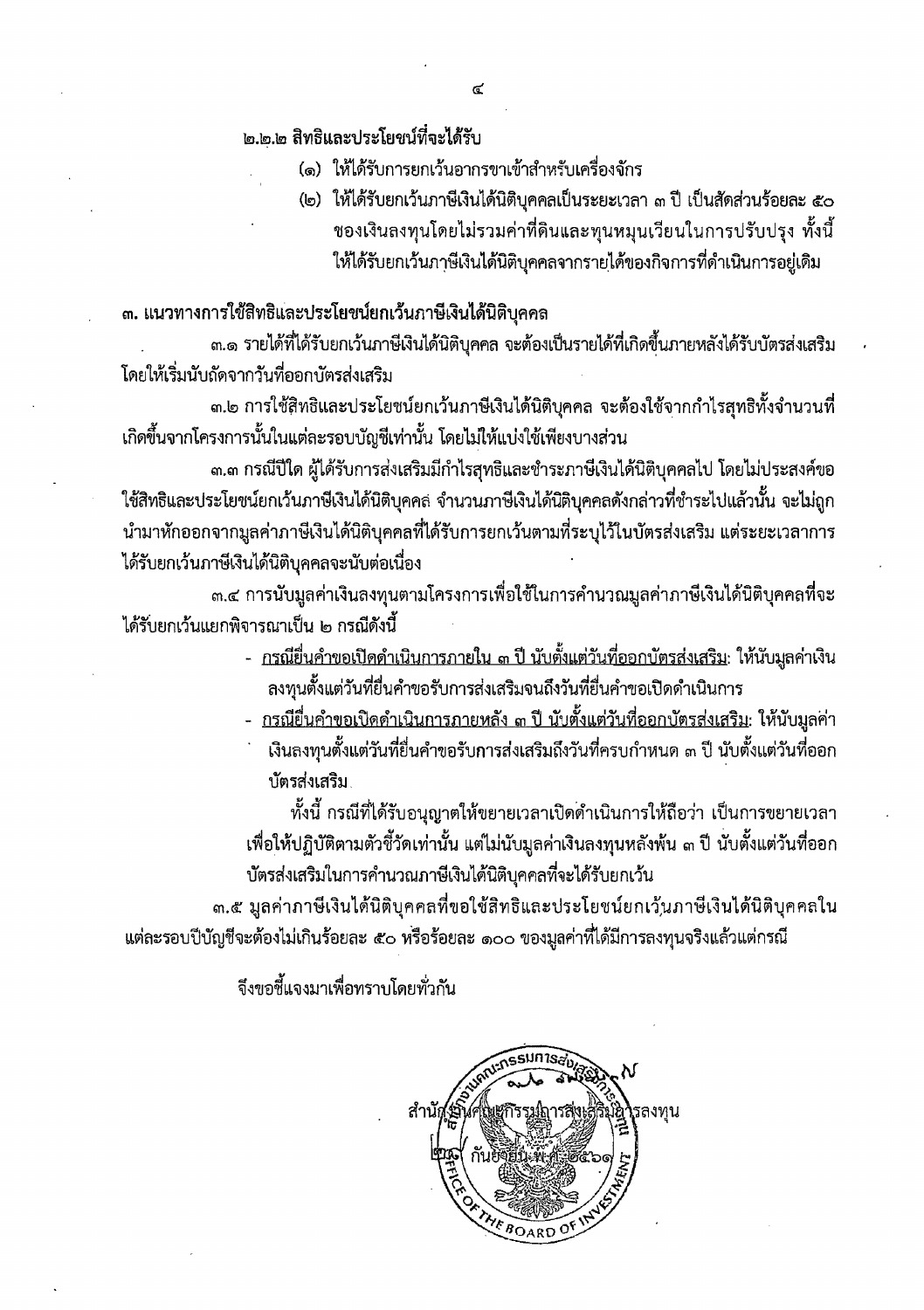# รายละเอียดตัวขี้วัดที่กำหนด

๑. ทุกโครงการ จะต้องนำเสนอข้อมูลตัวชี้วัดก่อนและหลังการปรับปรง ได้แก่ ๑.๑ ต้นทุนการผลิต/บริการต่อหน่วย ๑.๒ อัตราการได้มา (Yield)

๒. ให้นำเสนอตัวขี้วัดประสิทธิภาพการผลิตก่อนและหลังการปรับปรุง โดยเลือกข้อใดข้อหนึ่งหรือหลายข้อ ดังนี้

๒.๑ <u>ตัวขึ้วัดประสิทธิภาพการผลิต/บริการเชิงมูลค่า</u>

๒.๑.๑ ตัวขี้วัดผลผลิตภาพแรงงานเชิงมูลค่าเพิ่ม (Amount of Processing per Employee)

เป็นการวัดผลิตภาพแรงงานเชิงมูลค่าเพิ่ม (Value-added Productivity) แสดงถึงประสิทธิภาพ ของแรงงานหนึ่งหน่วยในการทำให้เกิดผลประโยชน์ที่เกิดจากกระบวนการผลิต/บริการหลังหักค่าใช้จ่ายที่ เกี่ยวข้องออกแล้ว

| Amount of Processing | (รายรับจากการขายสินค้าที่ผลิต/บริการ — ค่าใช้จ่ายที่เกี่ยวข้อง) |  |
|----------------------|-----------------------------------------------------------------|--|
| per employee         | จำนวนแรงงานทั้งหมด                                              |  |

โดยค่าใช้จ่ายที่เกี่ยวข้อง หมายถึง ค่าวัตถุดิบ ค่าชิ้นส่วนต่าง ๆ ที่ใช้ในการผลิต ค่าจ้างเหมาที่จ้าง หน่วยงานภายนอกผลิต หรือค่าต้นทุนการบริการ เช่น ค่าบุคลากร เป็นต้น

๒.๑.๒ ตัวขี้วัดประสิทธิภาพการลงทุนในเครื่องจักรและอุปกรณ์ (Efficiency of Machinery Investment Ratio) เป็นดัชนีมูลค่าเพิ่มต่อมูลค่าสินทรัพย์ประเภทเครื่องจักรและอุปกรณ์ แสดงถึงการลงทุนใน สินทรัพย์ประเภทเครื่องจักรอุปกรณ์ว่ามีความเหมาะสมเพียงใด หรือมีการใช้เครื่องจักรได้เต็มที่หรือไม่

Efficiency of machinery investment ratio

โดยค่าใช้จ่ายที่เกี่ยวข้อง หมายถึง ค่าวัตถุติบ ค่าขึ้นส่วนต่าง ๆ ที่ใช้ในการผลิต ค่าจ้างเหมาที่จ้าง หน่วยงานภายนอกผลิต หรือค่าต้นทุนการบริการ เช่น ค่าบุคลากร เป็นต้น

## ิ๒.๒ ตัวขี้วัดประสิทธิภาพการผลิตโดยรวมของเครื่องจักร

๒.๒.๑ ตัวชี้วัดประสิทธิภาพการผลิตโดยรวมของเครื่องจักร (Overall Equipment Effectiveness (OEE)) เป็นการวัดประสิทธิผลโดยรวมของเครื่องจักรที่ใช้บ่งบอกสมรรถนะของโรงงานที่ใช้เครื่องจักรเป็น หลักในกระบวนการผลิต ซึ่งเครื่องจักรที่ดีต้องไม่ใช่แต่เพียงแค่เป็นเครื่องจักรที่ไม่เสีย แต่ต้องเป็น เครื่องจักรที่เปิดขึ้นมาแล้วสามารถทำงานได้อย่างมีประสิทธิภาพหรือเดินได้เต็มกำลังความสามารถและ ี่สามารถผลิตชิ้นงานที่ได้คุณภาพตรงตามความต้องการ การคำนวณค่า OEE จึงประกอบด้วย

ประสิทธิภาพโดยรวม = อัตราการเดินเครื่อง x ประสิทธิภาพการเดินเครื่อง อัตราคุณภาพ  $\overline{\mathsf{x}}$ (Availability) (Performance Efficiency) (Quality Rate) **OEE**